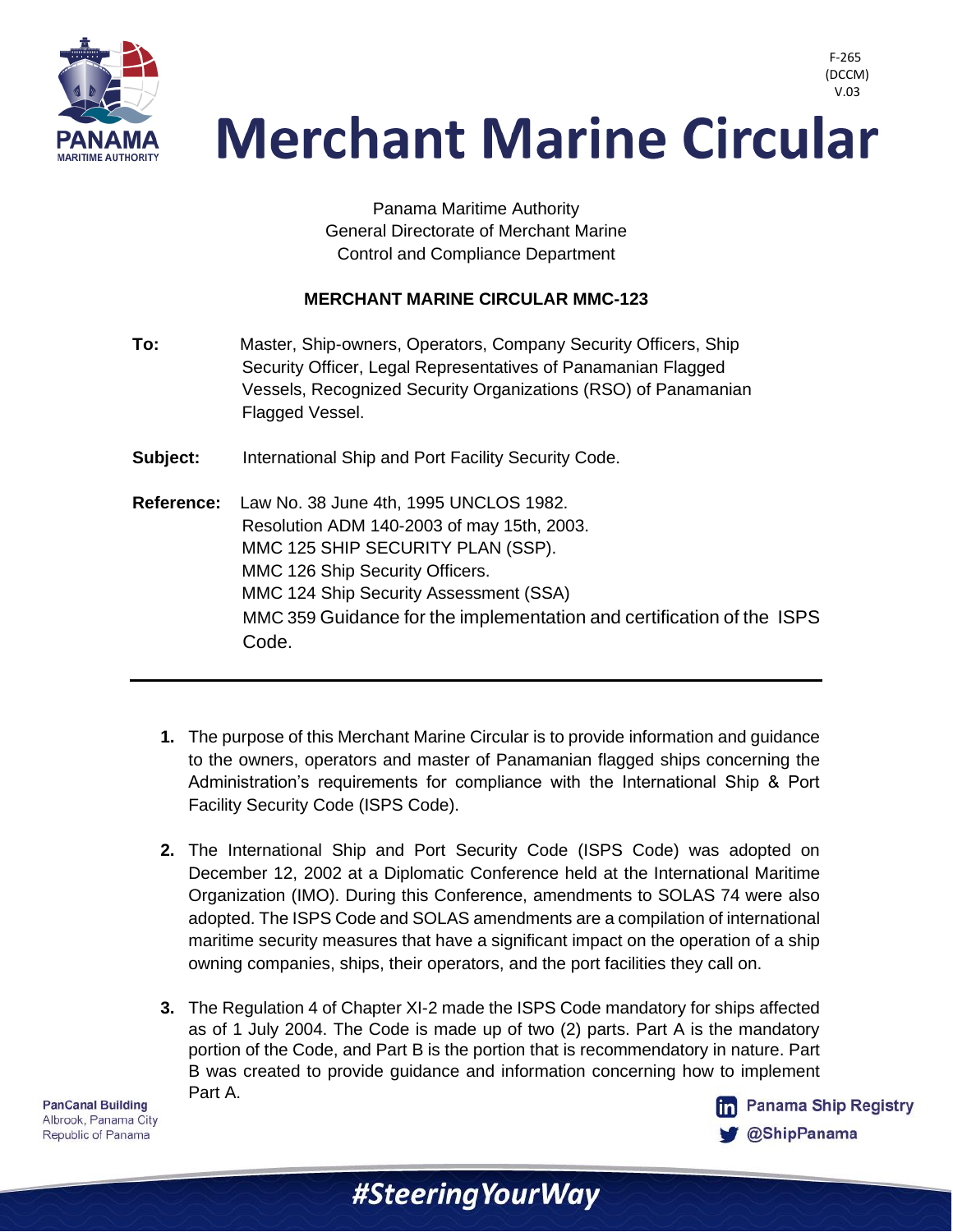

#### **4. DEFINITIONS:**

- **4.1. ISPS Code:** International Ship and Port Facility Security Code (ISPS) it is consisting of Part A and Part B as adopted by IMO.
- **4.2. Contracting Government:** A Government signatory to SOLAS but used more specifically to mean Port State (country) receiving a ship at a port facility.
- **4.3. Company:** The owner of the ship or any other organization or person such as the manager, or the bareboat Charterer, who has assumed the responsibility for the operation of the ship from the ship owner and who assuming such responsibility, has agreed to do so in writing.
- **4.4. Company Security Officer (CSO):** The person ashore designated by the Company to develop and revise the Ship Security Plan (SSP) and for liaison with the Ship Security Officer (SSO), Port Facility Security Officer (PFSO) and the Flag Administration.
- **4.5. Port Facility Security Officer (PFSO):** The person at the Port Facility designated by the facility to be responsible for implementation of measures required by the ISPS Code.
- **4.6. Port Facility Security Plan (PFSP)**: A plan developed to ensure the application of measures designed to protect the port facility and ships, persons, cargo, cargo transport units and ship's stores within the port facility from the risks of a security incident.
- **4.7. Security Incident:** Any suspicious act or circumstance threatening the security of a ship, including pirates attack or armed robbery against ships.
- **4.8. Security Level:** The qualification of the degree of risk that a security incident will be attempted or will occur.
- **4.9. Security Level 1:** The level for which minimum appropriate protective and preventive security measures shall be maintained at all times.
- **4.10. Security Level 2:** The level for which appropriate additional protective and preventive measures shall be maintained for a period of time as a result of heightened risk of a security incident.
- **4.11. Security Level 3**: The level in which further specific protective and preventive measures shall be maintained for a period of time when a security incident is probable or imminent, although it may not be possible to identify the specific target.
- **4.12. Ship Security Assessment (SSA):** The identification of the possible threats to key shipboard operations, existing security measures and weaknesses in the infrastructure, policies and procedures.

#Steering Your Way

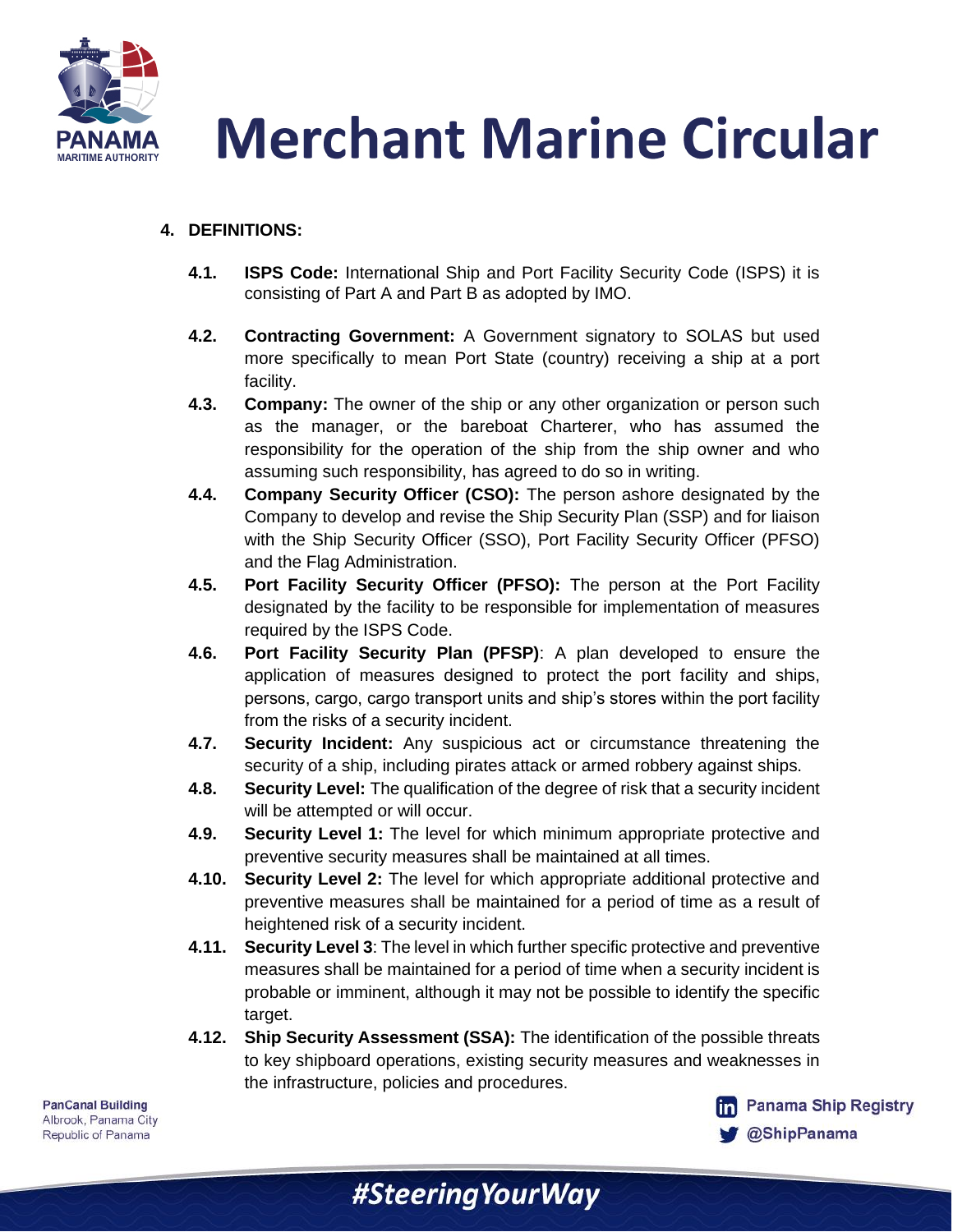

- **4.13. Ship Security Plan (SSP):** A plan developed to ensure the application of measures onboard the ship designed to protect persons onboard, the cargo, cargo transport units, ship's store or the ship from the risks of a security incident.
- **4.14. Ship Security Officer (SSO):** The person on board the ship accountable to the master, designated by the Company as responsible for the security of the ship, including implementation and maintenance of the SSP and for liaison with the Company Security Officer (CSO) and the Port Facility Security Officer (PFSO).
- **4.15. Verification:** The audit of the SSP and its implementation on a ship and associated procedures, checking the operational status of the SSAS and a representative sample of associated security and surveillance equipment and systems mentioned in the SSP.
- **4.16. Recognized Security Organization (RSO):** An organization with appropriate expertise in security matters and with appropriate knowledge of ship and port operations authorized to carry out an assessment, or verification, or an approval or a certification activity, required by SOLAS chapter XI-2 or by part A of the ISPS Code.

### **5. OBJECTIVES**:

- **5.1.** To establish an international framework involving co-operation between Contracting Governments, Government agencies, local administrations and the shipping and port industries to detect security threats and take preventive measures against security threats or incidents affecting ships or port facilities used in international trade;
- **5.2.** To establish the respective roles and responsibilities of the Contracting Governments, agencies, local administrations and the shipping and port industries at the national and international level for ensuring maritime security;
- **5.3.** To ensure the early and efficient collection and exchange of security related information;
- **5.4.** To provide a methodology for security assessments so as to have in place plans and procedures to react to changing security levels and situations;
- **5.5.** To ensure confidence that adequate and proportionate maritime security measures are in place.
- **6.** In order to achieve its objectives, the ISPS Code embodies a number of functional requirements. These include, but are not limited to:

**PanCanal Building** Albrook, Panama City Republic of Panama

**fm** Panama Ship Registry **@ShipPanama** 

#SteeringYourWay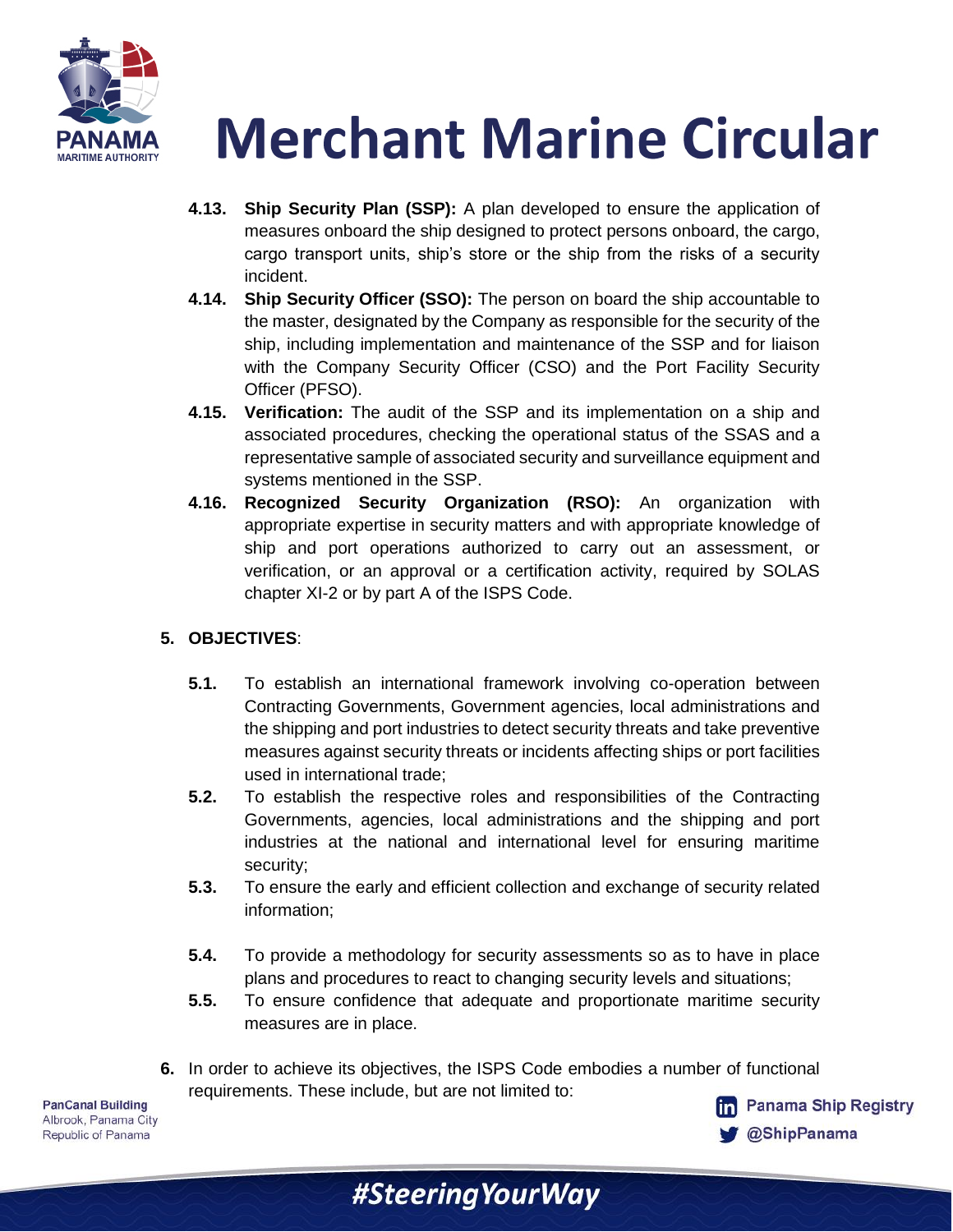



- **6.1.** Gathering and assessing information with respect to security threats and exchanging such information with appropriate Contracting Governments or authorities;
- **6.2.** Requiring the maintenance of communications protocols for ships and port facilities;
- **6.3.** Preventing unauthorized access to ships, port facilities and their restricted areas;
- **6.4.** Preventing the introduction of unauthorized weapons, incendiary devices or explosives to ships or port facilities;
- **6.5.** Providing means for raising the alarm in reaction to security threats or security incidents.
- **6.6.** Requiring ship and port facility security plans based upon security assessments;
- **6.7.** Requiring training, drill and exercise to ensure familiarity with security plans and procedures.

### **7. MANDATORY COMPLIANCE:**

- **7.1.** This regulation made the ISPS Code mandatory for ships affected as of 1 July 2004. The Code is made up of two (2) parts. Part A is the mandatory portion of the Code, and Part B is the portion that is recommendatory in nature.
- **7.2.** Part B was crafted to provide guidance and information concerning how to implement Part A. It was designed this way to take into account the need to continue to expand and develop guidance on a periodic basis without the need to go through time consuming convention amendment procedures.

### **8. APPLICATION OF THE ISPS CODE:**

- **8.1.** The ISPS Code applies to all Panamanian flagged ships engaged on international voyages:
	- **a)** Passenger ships, including high-speed passenger craft.

#SteeringYourWay

- **b)** Cargo ships, including high-speed craft, of 500 gross tonnages and upwards.
- **c)** Self-propelled mobile offshore drilling units capable of making international voyages unassisted and unescorted when underway and not on location.
- **d)** Port facilities serving such ships engaged on international voyages.

**Ranama Ship Registry @ShipPanama**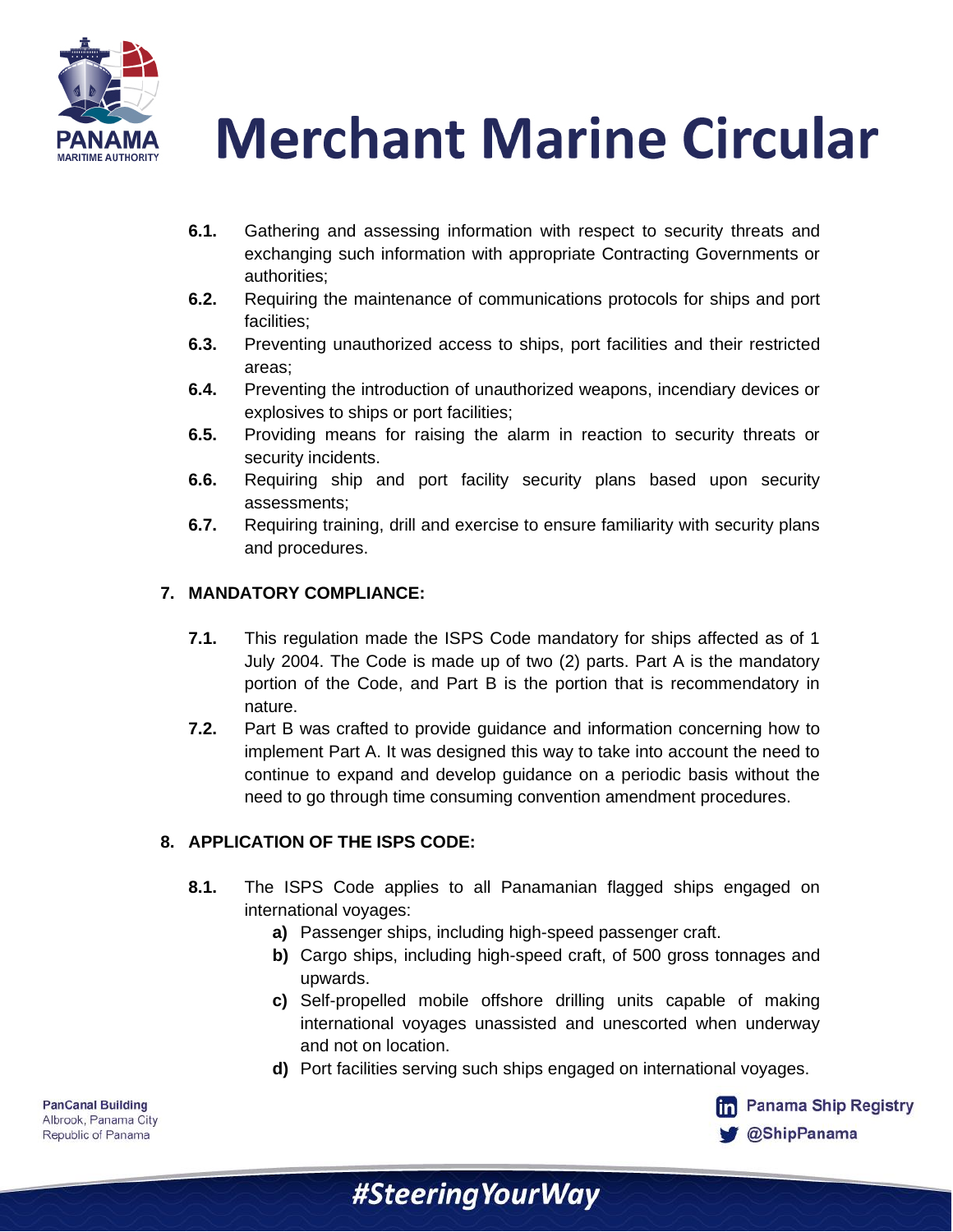

- **9.** The ISPS Code does not apply to:
	- **a)** Warships, naval auxiliaries or others ships Government noncommercial service.
	- **b)** Cargo ships, including commercial yachts of less than 500 gross tonnages.
	- **c)** Ships not propelled by mechanical means.
	- **d)** Private pleasure yachts not engaged in trade
	- **e)** Fishing Vessels
	- **f)** Non-Self-propelled mobile offshore drilling units
- **10.** For those Panamanian flagged vessels operating in national waters of the Republic of Panama and if they want to apply voluntarily for the ISPS Code they must comply with the requirements of chapter XI-2 or part A of this Code and will be subject to the ISPS verifications specified in section Part A/19.1.1.
- **11.** For those vessels which are currently operating in the Republic of Panama and have applied voluntarily for the ISPS Code and that for some reason do not wish to continue with the implementation of the ISPS Code, they must notify directly to the Administration at the following email: [isps@amp.gob.pa](mailto:isps@amp.gob.pa) and this Administration will proceed to issue a Statement Letter where we will indicated that the vessel stopped applying voluntarily for the ISPS Code and it will be valid for the period of the validity of the special navigation permit and must be kept on board while the vessel is **operating exclusively in jurisdictional waters of the Republic of Panama.**
- **12.** Starting from the November 1st, 2019, the SSAS exemption must be requested through the following website link [http://certificates.amp.gob.pa/certificates,](http://certificates.amp.gob.pa/certificates) and the following documents will be submitted
	- a) RSO statement with the alternative security measures on board.
	- b) A formal statement by the Coastal State about vessel operational area.
	- c) Interim ISCC or Short Term ISSC
	- d) Payment Receipt
- **13.** The SSAS exemption will only be issue by the head office. According Resolution J.D. 038-2014 the cost for SSAS Exemption is US\$300.00 and we recommend using Google Chrome, Opera, Mozilla Firefox, Safari and Microsoft Edge.
- **14.** The interim SSAS exemption certificate will be valid for the period of validity of the interim ISSC issued by the Recognized Security Organization (RSO). However, once the ISPS verification audit has been carried out according to the ISPS Code/Reg.19.1.1 and this Administration has been already issued the International Ship Security Certificate (FULL TERM ISSC); the operating company should request

#Steering Your Way

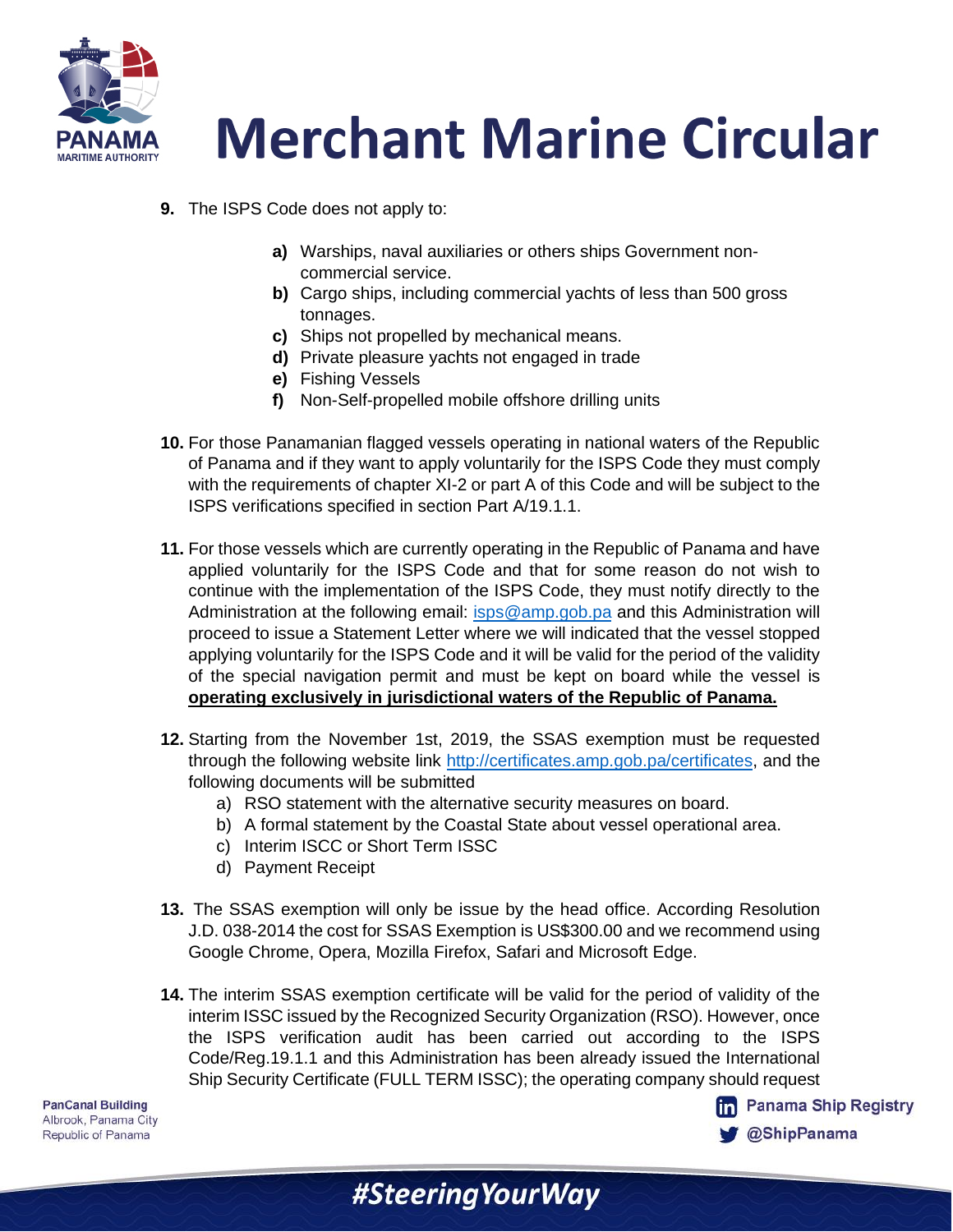

the permanent SSAS exemption certificate that will be valid for the period of validity of the Full Term ISSC without any cost.

- **15.** All the Panamanian flagged vessels engaged in international voyages in which the ISPS Code applies or have applied voluntarily must have on board a Continuous Synopsis Record (CSR) and International Ship Security Certificate (ISSC) according to the Merchant Marine Circulars 183 and 359.
- **16.** For those Panamanian flag vessels operating in international jurisdictional waters or international coastal voyage they must follow the national regulations of the country where it is operating, in order to comply with the ISPS Code.
- **17.** The ISPS Code related a new type of organization for the purpose of providing verification and certification with respect to the Code. These new organizations are called Recognized Security Organizations (RO's), and specific experience and qualification requirements must be met prior to approval by this Administration.
- **18.** According to the Section 8 of Part A of the ISPS Code, it requires the Company Security Officer (CSO) to ensure that, for each ship for which he has security responsibilities, a Security Assessment is carried out by persons with appropriate skill to evaluate the security of a ship, in accordance with ISPS Code and the Merchant Marine Circular 124.
- **19.** All the Panamanian flagged vessel Companies shall develop, implement and maintain a functional SSP aboard its ships in compliance with SOLAS Chapter XI-2, the ISPS Code and the Merchant Marine Circular 125.
- **20.** The SSP is developed from the information compiled in the SSA. It ensures application of measures onboard the ship designed to protect persons on board, the cargo, cargo transport units, ship's stores or the ship from all manner of risk security violations. The SSP shall be protected from unauthorized disclosure.
- **21.** For Single Voyage Authorization must be requested through the online platform E-Segumar at the following website<http://certificates.amp.gob.pa/certificates> and it will be evaluated and processed by the Maritime Ships Security Department in Panama or by any international Segumar offices that the client decides.
	- **21.1.** The following documents will be submitted through the online platform E-Segumar:
		- a) RSO statement indicating the departure and arrival port.

**fm** Panama Ship Registry

**@ShipPanama** 

| #Steering Your Way |  |  |
|--------------------|--|--|